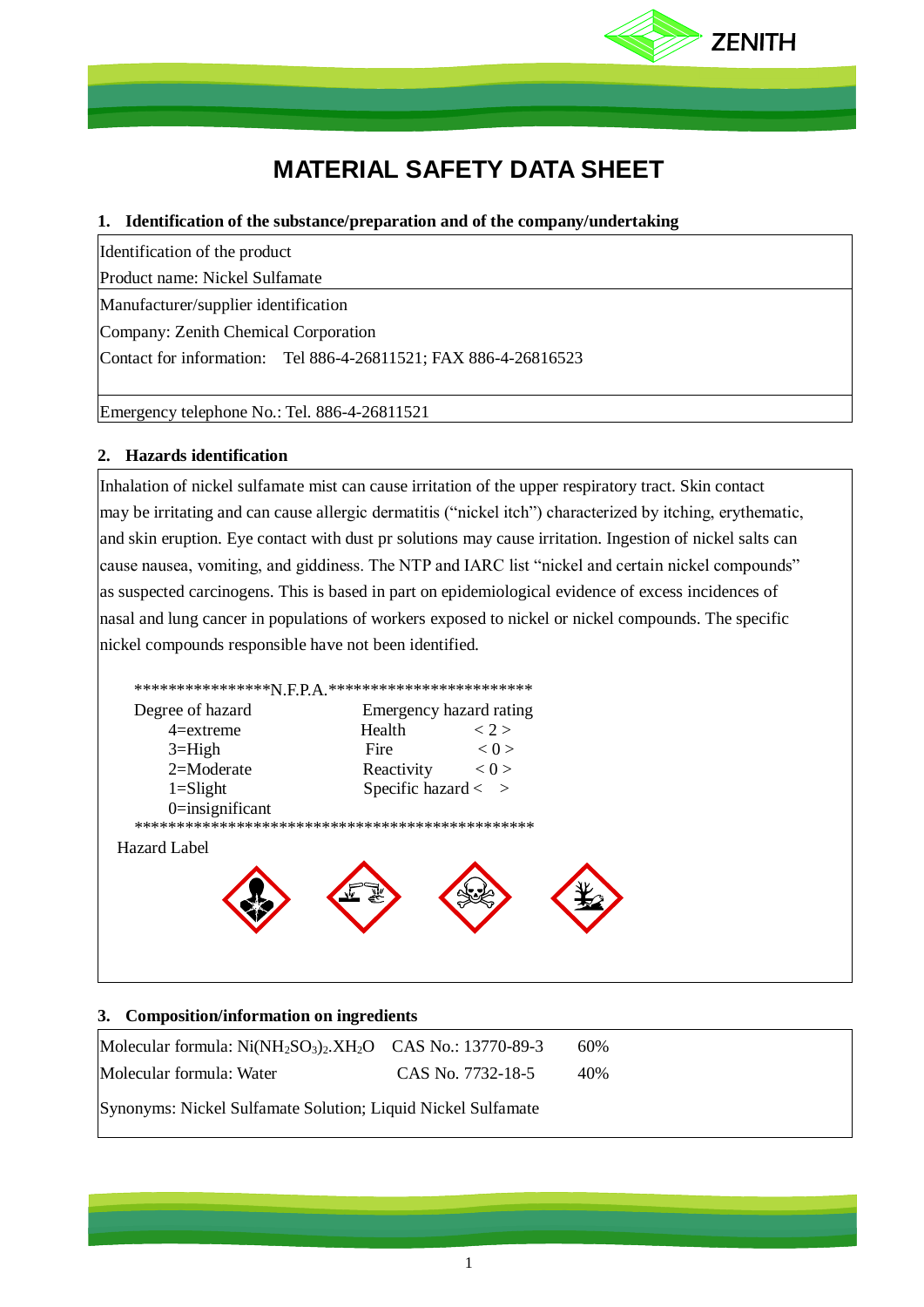

## **4. First aid measures**

## Skin Contact:

Immediately wash contaminated skin with plenty of water. Removecontaminated clothing and footwear. Wash clothing before reuse.Discard footwear if it cannot be decontaminated. If irritation continues, seek medical attention.

## Eye Contact:

Flush eyes with plenty of water, holding lids apart to ensure flushing of entire surface to prevent or relieve irritation. If irritation persists, seek medical attention.

## Ingestion:

Never give anything by mouth to an unconscious person, obtain immediate medical attention. If vomiting occurs spontaneously, keep airway clear. If swallowed DO NOT INDUCE VOMITING, give large amounts of water. Seek immediate medical attention.

Inhalation:

Remove person from contaminated area. If breathing has stopped, resuscitate and administer oxygen if available. Seek immediate medical attention.

# **5. Fire-fighting measures**

Flash Point Not Applicable

Special Fire-Fighting Procedures:

Wear self-contained breathing apparatus (SCBA) and complete personal protective equipment when potential for exposure to vapors or products of combustion exists.

Unusual Fire-Fighting Hazards:

Thermal decomposition may yield toxic sulfur and metal oxides.

Extinguishing Media:

This product is not combustible.As appropriate for surrounding fire.

# **6. Accidental release measures**

Avoid contact with skin, eyes, and clothing. Wear protective equipment (see Section 8). Do not breathe mist or vapors. Contain spill and soak up in suitable absorbent. Shovel up into plastic-lined steel containers and cover. Dispose of in accordance with Local, State and Federal regulations.

## **7. Handling and storage**

Store in a cool dry place. Loosen cover cautiously when opening. Additional Information: Store above freezing temperature.

Work/Hygienic Practices:Do not consume, handle or store food, beverages or tobacco in areas where this

product is present. Emergency eye wash and safety shower should be available. Wash thoroughly after handling.

# **8. Exposure controls/personal protection**

Occupational Exposure Limits:ACGIH TLV ACGIH TLV-C ACGIH STEL OSHA STEL OSHA PEL NICKEL SULFAMATE:0.10 mg/M3 NA NA NA 1.00 mg/M3

Exposure limits for soluble nickel compounds are as Ni, inhalablefraction.

Respirator:

Use NIOSH approved respirator when air concentration is greater than the TLV or PEL.

Use cartridge filter for acid mist.

Eye Protection: Safety glasses recommended.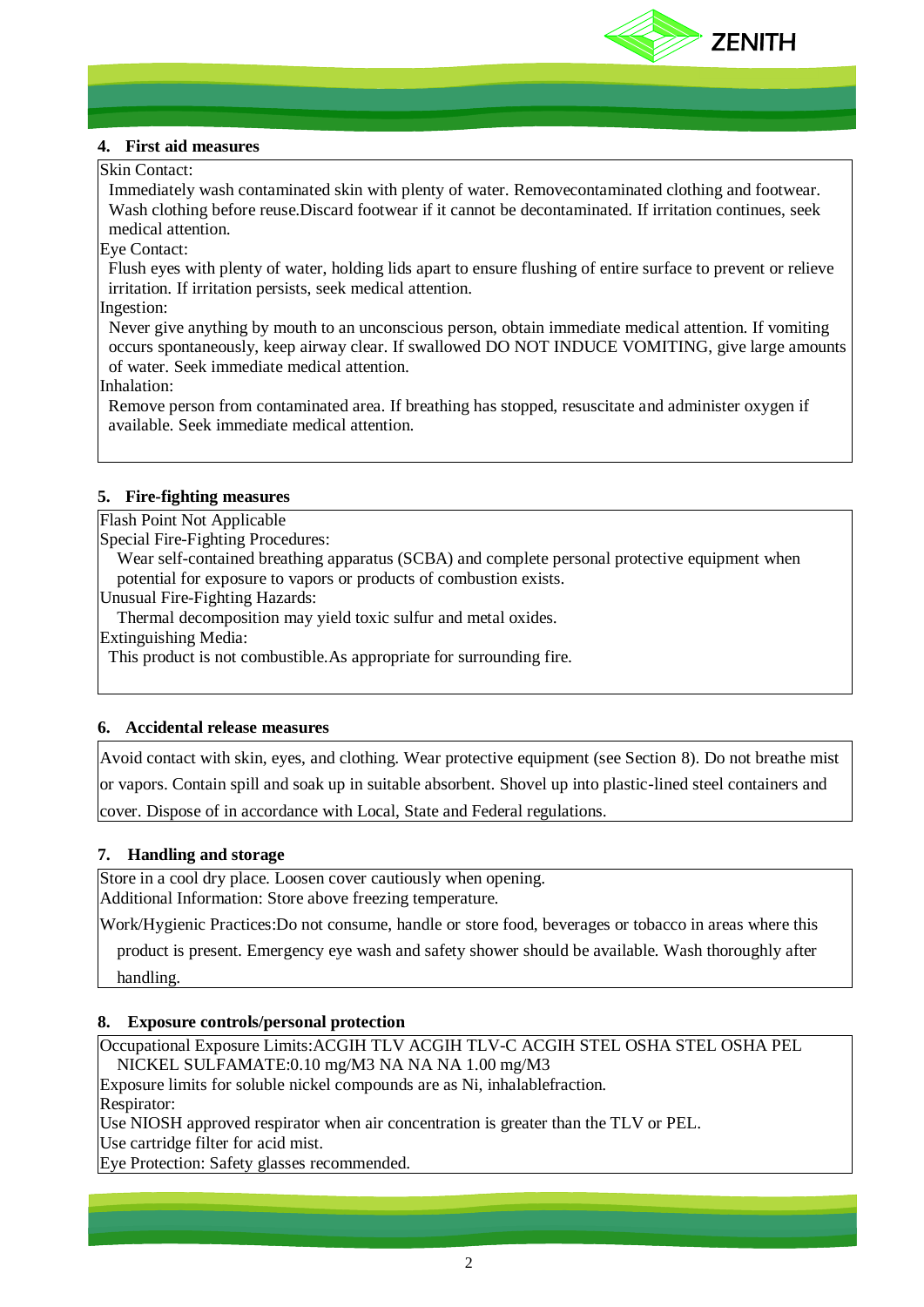

Protective Clothing or Equipment:Wear full protective work clothing.Neoprene gloves.Butyl rubber gloves Ventilation:Local exhaust recommended.

## 9. **Physical and chemical properties**

| <b>Form: Liquid</b>                |
|------------------------------------|
| Colour: Clear, bluish-green liquid |
| <b>Odour: Odorless</b>             |
| <b>PH</b> value: 4.4-4.7           |
| <b>Melting temperature: NA</b>     |
| <b>Boiling temperature: NA</b>     |
| <b>Ignition temperature: NA</b>    |
| flash point :NA                    |
| <b>Explosion limits:NA</b>         |
| <b>Relative vapour density: NA</b> |
| Density:1.54                       |
| Solubility in water 100%           |

## 10. **Stability and reactivity**

Conditions to be avoided: No information available. Do not evaporate to dryness. Substances to be avoided: Strong acids.

Hazardous decomposition products:. In a fire: toxic sulfur oxides, metal fumes.

Hazardous polymerization: Cannot occur

Stability: stable

# 11. **Toxicological information**

Actual toxicity: LD50 (oral, mouse): 250mg/kg

Further toxicological information:

The following applies to soluble nickel compounds in general: inorganic nickel has an astringent effect on mucous membranes. Sensitization with allergic manifestations is possible in predisposed persons. In some cases nickel dermatitis may manifast itself. Depending on the water-solubility, nickel and its compounds display a more or less distinct carcinogenicity, with the readily soluble nickel compounds obviously entailing the lesser risk.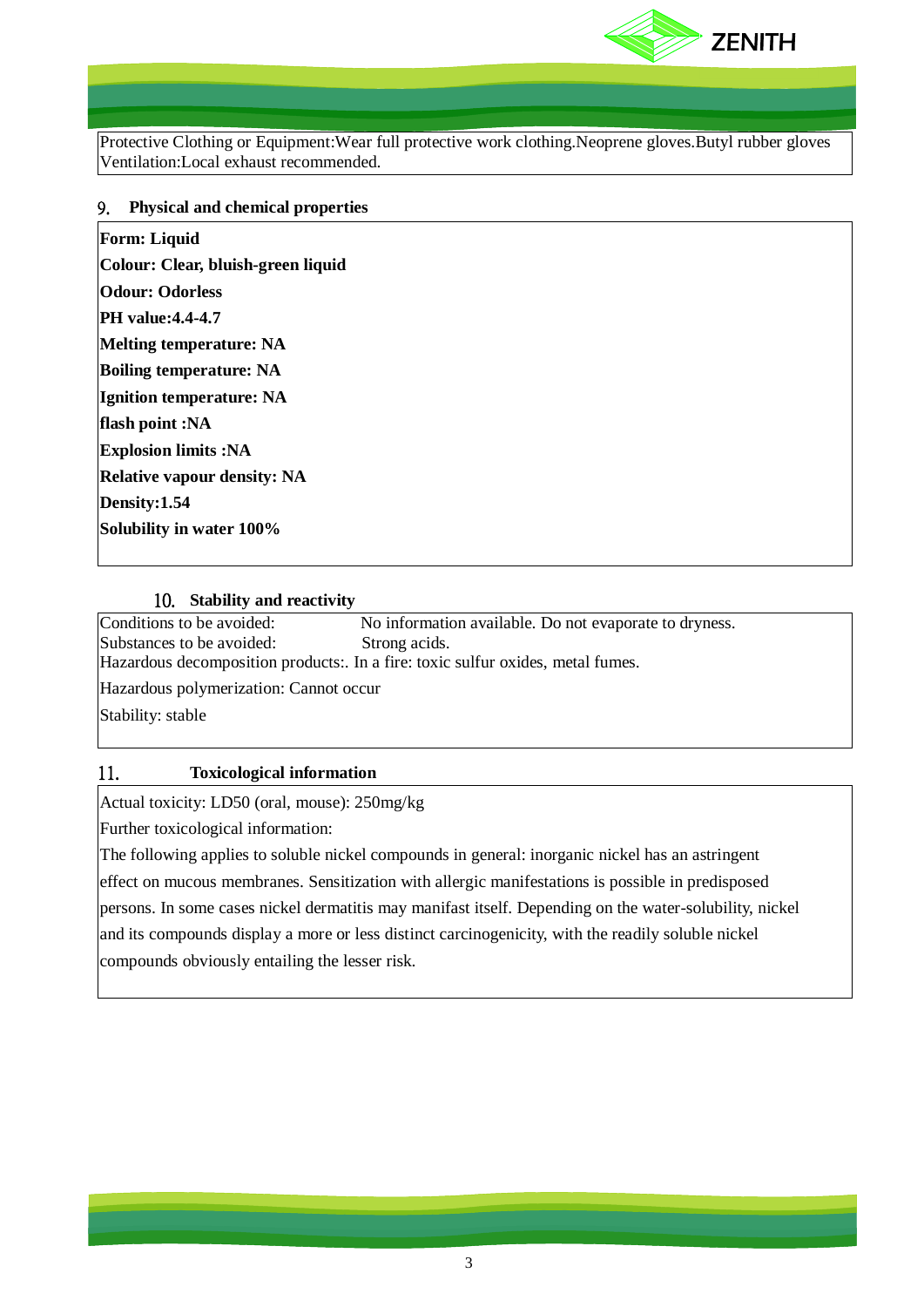

# **12. Ecological information**

# Ecotoxic effects:

the following applies to nickel salts in general: Biological effects: dissolved Ni toxic for aquatic organisms. Fish: L. idus L50: 570mg/l; lethal concentration for fish 1mg/l in soft water; in hard water P. promelas LD50 27mg/l; bacteria: Ps. Putida toxic from 0.0025 mg/l up; algae: Sc. quadricauda toxic from 1.3mg/l up;M. aeruginosa toxic from 0.005mg/l up; E. sulcatum toxic from 0.14mg/l up; U. pardcczi toxic from 0.042 mg/l up; arthropods: D. magna LC50: 11mg/l (all values referring to dissolved Ni) Further ecologic data: Do not allow to enter waters, waste water, or soil.

# **13.Disposal considerations**

# Product:

Chemical residues generally count as special waste. The disposal of the latter is regulated in the country through corresponding laws and regulations. We recommend that you contact either the authorities in charge or approved waste disposal companies which will advise you on how to dispose of special waste. Packaging:

Disposal **in compliance with** official regulations. Handle contaminated packaging in the same way as the substance itself. If not officially specified differently, non-contaminated packaging may be treated like household waste or recycled.

## **14. Transport information**

 $UN / ID NO. : UN3082$ Transport over land ADR/RID and GGVS/GGVE (Germany) River transport Sea transport Air transport

## **15. Regulatory information**

| Labeling according to directives |              |                                                                                                  |
|----------------------------------|--------------|--------------------------------------------------------------------------------------------------|
| symbol:                          | $\mathbf{T}$ | Toxic                                                                                            |
| $R$ -phrases: 25-43              |              | Toxic if swallowed. May cause sensitization by skin contact.                                     |
|                                  |              | S-phrases: 24-37-45 Avoid contact with skin. Wear suitable gloves. On case of accident or if you |
|                                  |              | feel unwell, seek medical advice immediately (show the label where possible)                     |
|                                  |              |                                                                                                  |